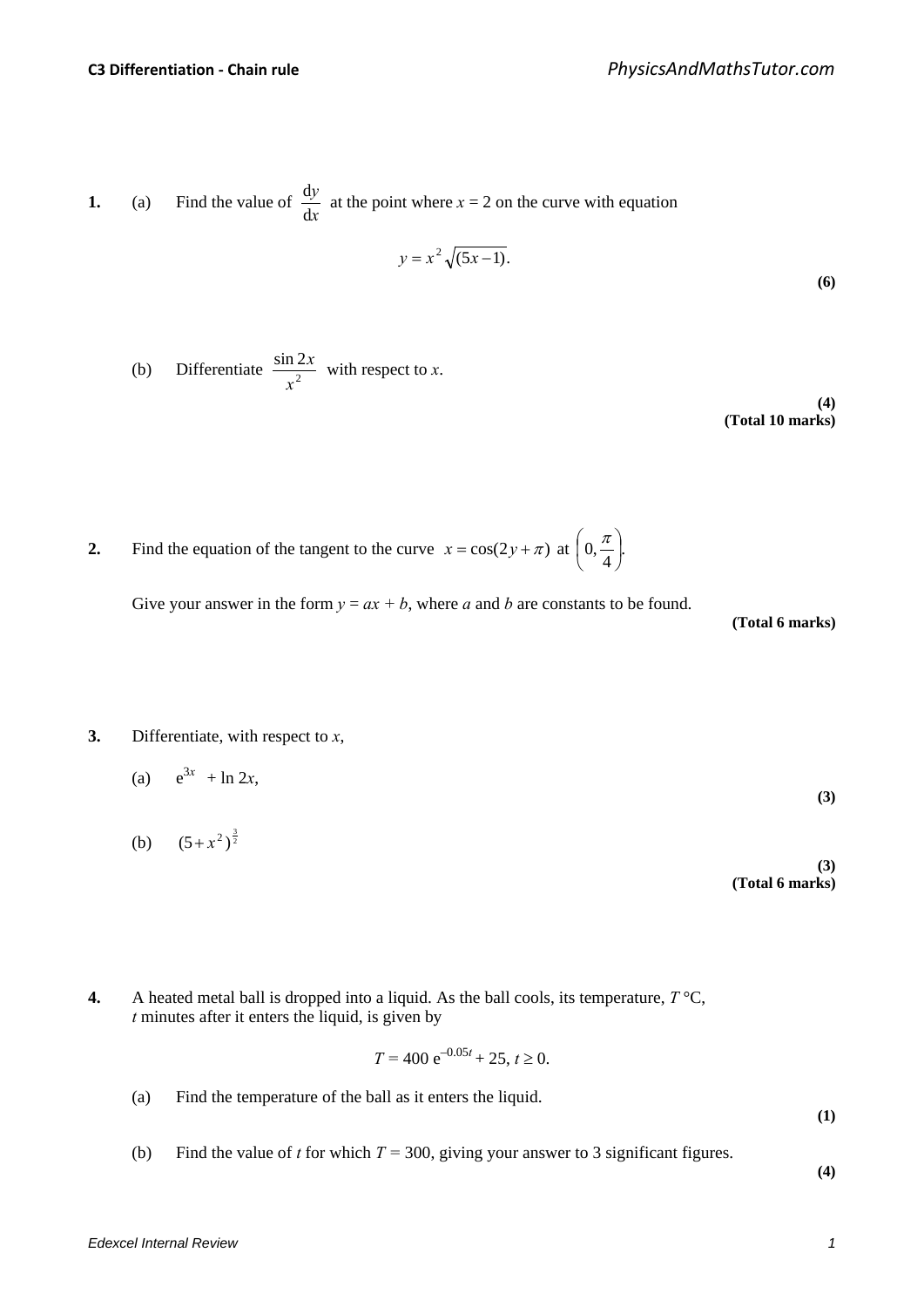- (c) Find the rate at which the temperature of the ball is decreasing at the instant when  $t = 50$ . Give your answer in  $\mathrm{^{\circ}C}$  per minute to 3 significant figures.
- (d) From the equation for temperature *T* in terms of *t*, given above, explain why the temperature of the ball can never fall to 20 °C.

**(1) (Total 9 marks)**

**(3)**

**5.**



The figure above shows a sketch of part of the curve *C* with equation

$$
y = \sin(\ln x), \quad x \ge 1.
$$

The point *Q*, on *C*, is a maximum.

- (a) Show that the point  $P(1, 0)$  lies on *C*.
- (b) Find the coordinates of the point *Q*.
- (c) Find the area of the shaded region between *C* and the line *PQ*.

**(9) (Total 15 marks)**

**6.** (a) Differentiate with respect to *x*

(i) 
$$
3 \sin^2 x + \sec 2x,
$$

**(3)**

**(1)**

**(5)**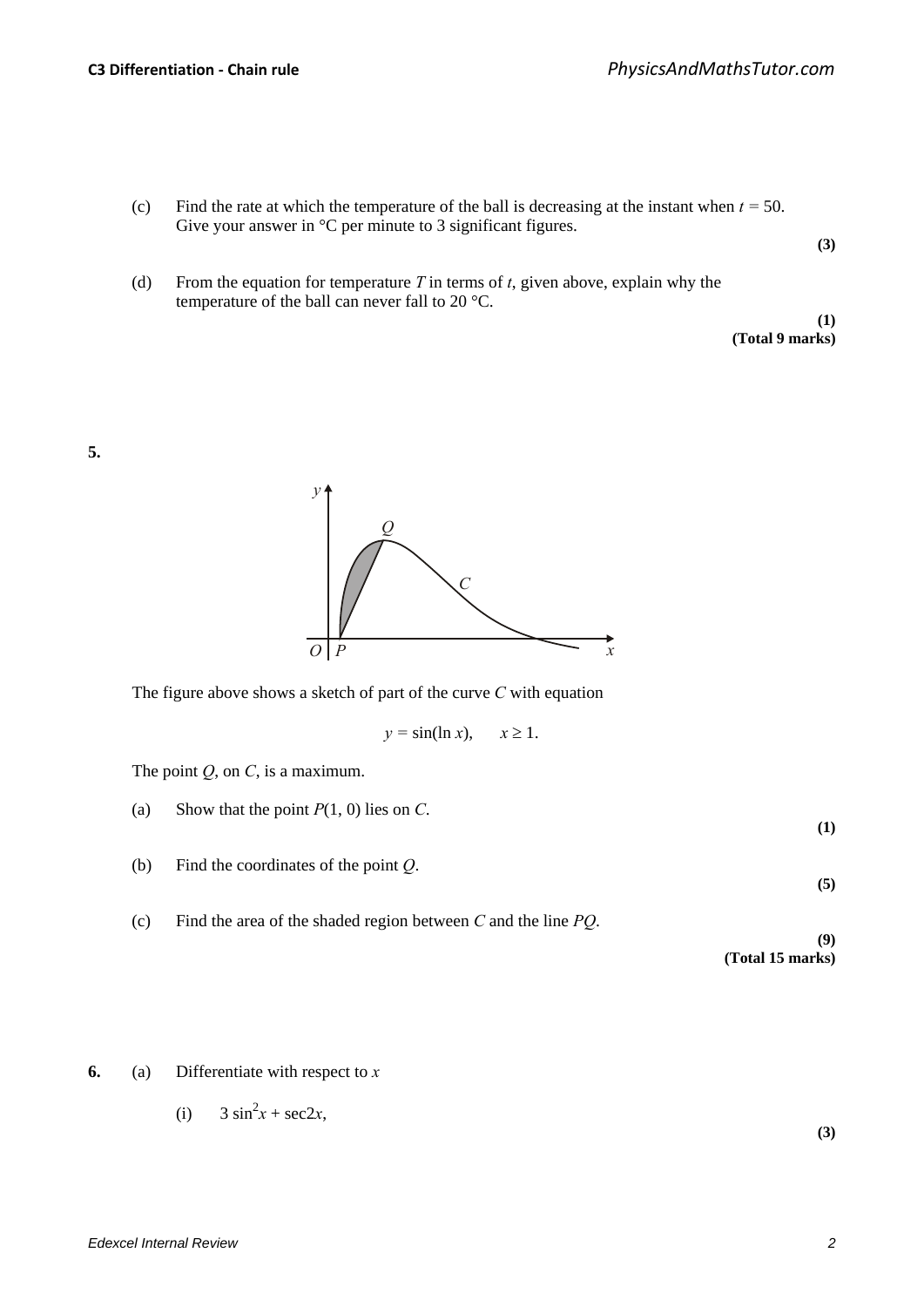(ii)  ${x + ln(2x)}^3$ .

Given that 
$$
y = \frac{5x^2 - 10x + 9}{(x - 1)^2}
$$
,  $x \ne 1$ ,  
\n(b) show that  $\frac{dy}{dx} = -\frac{8}{(x - 1)^3}$ .  
\n(6) (Total 12 marks)

**7.** Use the derivatives of cosec *x* and cot *x* to prove that

$$
\frac{d}{dx} [\ln (\csc x + \cot x)] = -\csc x.
$$

**(Total 3 marks)**

## **8.** Differentiate with respect to *x*

(i) 
$$
x^3 e^{3x}
$$
, (3)

(ii) 
$$
\frac{2x}{\cos x},
$$
 (3)

(iii) 
$$
\tan^2 x.
$$
 (2)

Given that  $x = \cos y^2$ ,

(iv) find 
$$
\frac{dy}{dx}
$$
 in terms of y.

**(4) (Total 12 marks)**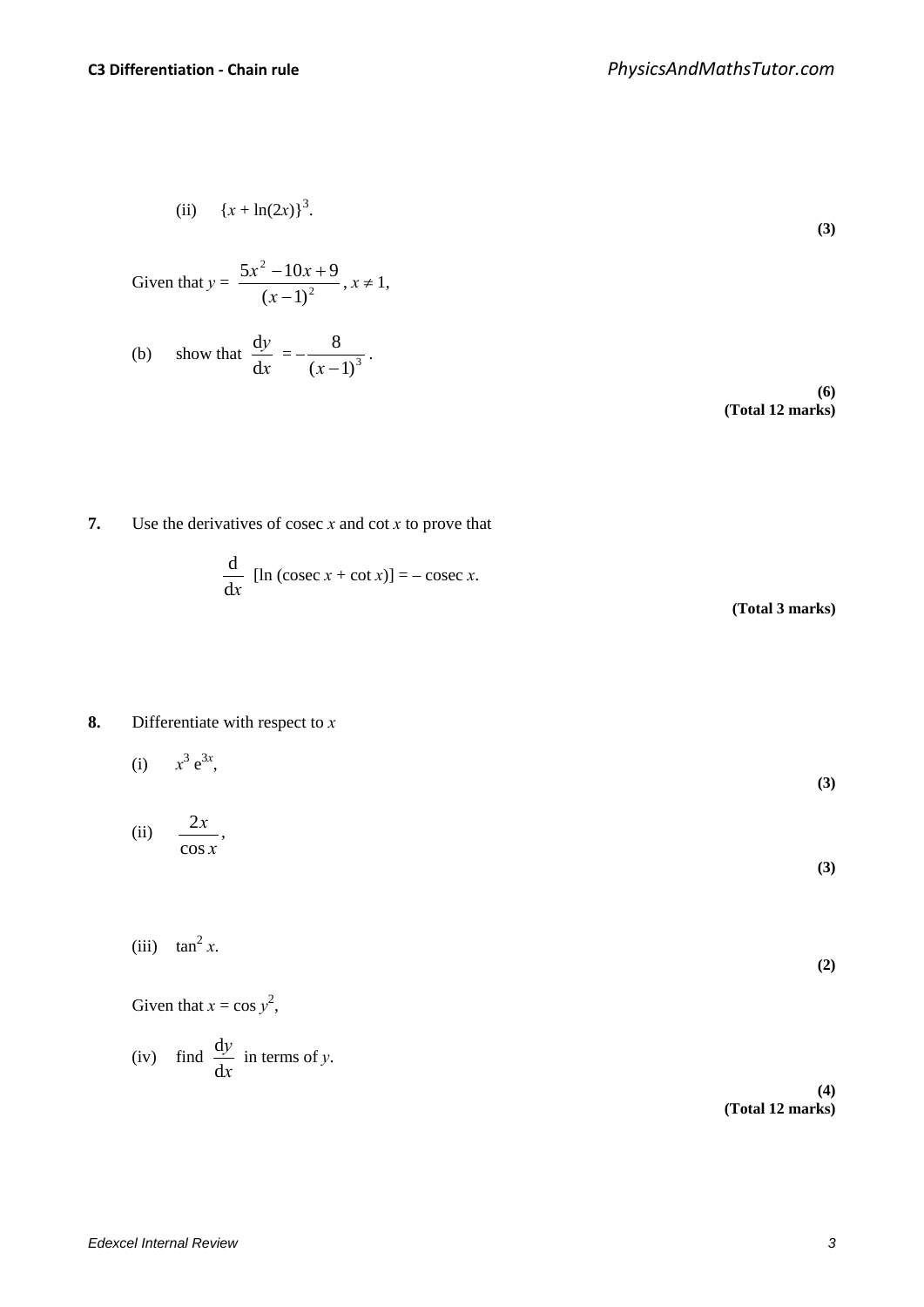1. (a) 
$$
\frac{d}{dx}(\sqrt{(5x-1)}) = \frac{d}{dx}\left((5x-1)^{\frac{1}{2}}\right)
$$

$$
= 5 \times \frac{1}{2}(5x-1)^{-\frac{1}{2}}
$$
 M1 A1

$$
\frac{d}{dx} = 2x\sqrt{(5x-1)} + \frac{5}{2}x^2(5x-1)^{-\frac{1}{2}}
$$
 M1 A1ft

At 
$$
x = 2
$$
,  $\frac{dy}{dx} = 4\sqrt{9} + \frac{10}{\sqrt{9}} = 12 + \frac{10}{3}$  M1

$$
= \frac{46}{3}
$$
 Accept a wrt 15.3 A1 6

(b) 
$$
\frac{d}{dx} \left( \frac{\sin 2x}{x^2} \right) = \frac{2x^2 \cos 2x - 2x \sin 2x}{x^4} \qquad \qquad \text{M1} \frac{A1 + A1}{A1} \qquad 4
$$

*Alternative*

$$
\frac{d}{dx}(\sin 2x \times x^{-2}) = 2\cos 2x \times x^{-2} + \sin 2x \times (-2)x^{-3}
$$
 M1 A1 + A1

$$
2x^{-2}\cos 2x - 2x^{-3}\sin 2x = \left(\frac{2\cos 2x}{x^2} - \frac{2\sin 2x}{x^3}\right)
$$
 A1 4

| ×<br>۰. |
|---------|
|---------|

*Edexcel Internal Review 4*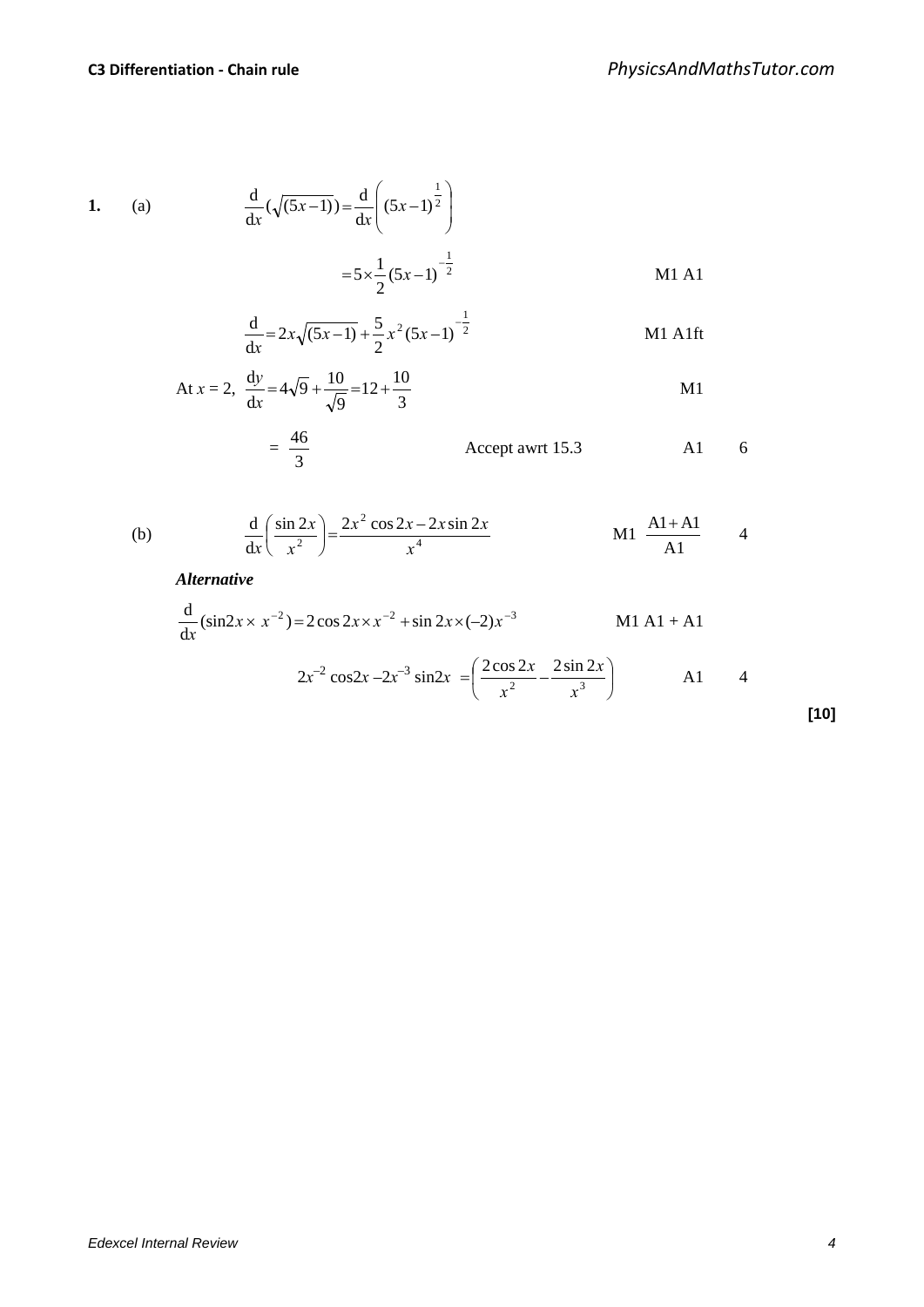$$
\mathbf{2}.
$$

2. 
$$
x = \cos(2y + \pi)
$$

$$
\frac{dx}{dy} = -2\sin(2y + \pi)
$$
MI A1  

$$
\frac{dy}{dx} = -\frac{1}{2\sin(2y + \pi)}
$$
Follow

through their *y x* d <sup>d</sup> A1ft

before or after substitution

At 
$$
y = \frac{\pi}{4}
$$
,  $\frac{dx}{dy} = -\frac{1}{2\sin\frac{3\pi}{2}} = \frac{1}{2}$   
  
 $y - \frac{\pi}{4} = \frac{1}{2}x$   
  
 $y = \frac{1}{2}x + \frac{\pi}{4}$  A1 6

**[6]**

3. (a) 
$$
\frac{dy}{dx} = 3e^{3x} + \frac{1}{x}
$$
  
\n*B1 M1A1* 3  
\n*B1 3e<sup>3x</sup>*  
\n*M1:*  $\frac{a}{bx}$   
\n*A1:*  $3e^{3x} + \frac{1}{x}$ 

(b) 
$$
(5+x^2)^{\frac{1}{2}}
$$
  
\n $\frac{3}{2}(5+x^2)^{\frac{1}{2}}$   $.2x = 3x(5+x^2)^{\frac{1}{2}}$   
\nM1 for  $kx(5+x^2)^m$   
\nM1 A1 3

**[6]**

**4.** (a) 
$$
425^{\circ}\text{C}
$$
 B1 1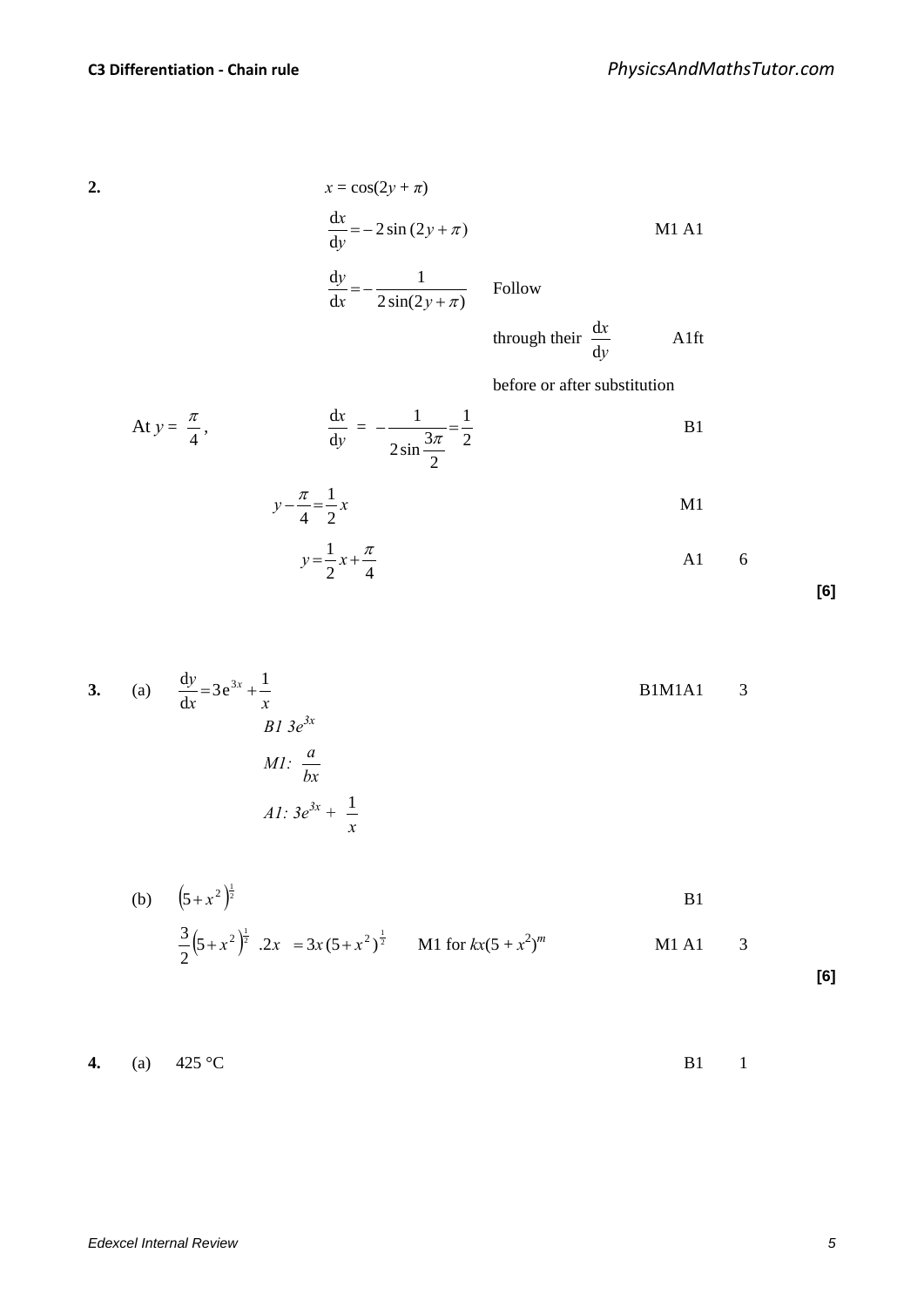(b) 
$$
300 = 400e^{-0.05t} + 25 \Rightarrow 400e^{-0.05t} = 275
$$
 M1  
\n*sub.*  $T = 300$  and attempt to rearrange to  $e^{-0.05t} = a$ , where  $a \in Q$   
\n $e^{-0.05t} = \frac{275}{400}$  A1  
\nM1 correct application of logs M1  
\n $t = 7.49$  A1 4  
\n(c)  $\frac{dT}{dt} = -20 e^{-0.05t}$  (M1 for  $ke^{-0.05t}$ ) M1 A1  
\nAt  $t = 50$ , rate of decrease =  $(\pm)$  1.64 °C / min A1 3

(d) 
$$
T > 25
$$
, (since  $e^{-0.05t} \to 0$  as  $t \to \infty$ )   
 B1 1

$$
^{[9]}
$$

5. (a) 
$$
x = 1; y = \sin (\ln 1) = \sin 0 = 0
$$
  
\n $\therefore P = (1, 0) \text{ and } P \text{ lies on } C$  B1 c.s.0. 1

(b) 
$$
y' = \frac{1}{x} \cos(\ln x)
$$
 M1, A1

$$
y' = 0 \text{ at } Q \quad \therefore \cos(\ln x) = 0 \quad \therefore \ln x = \frac{\pi}{2}
$$

$$
\therefore Q = \left( e^{\frac{\pi}{2}}, \sin(\ln e^{\frac{\pi}{2}}) \right)
$$

$$
=(e^{\frac{\pi}{2}},1)
$$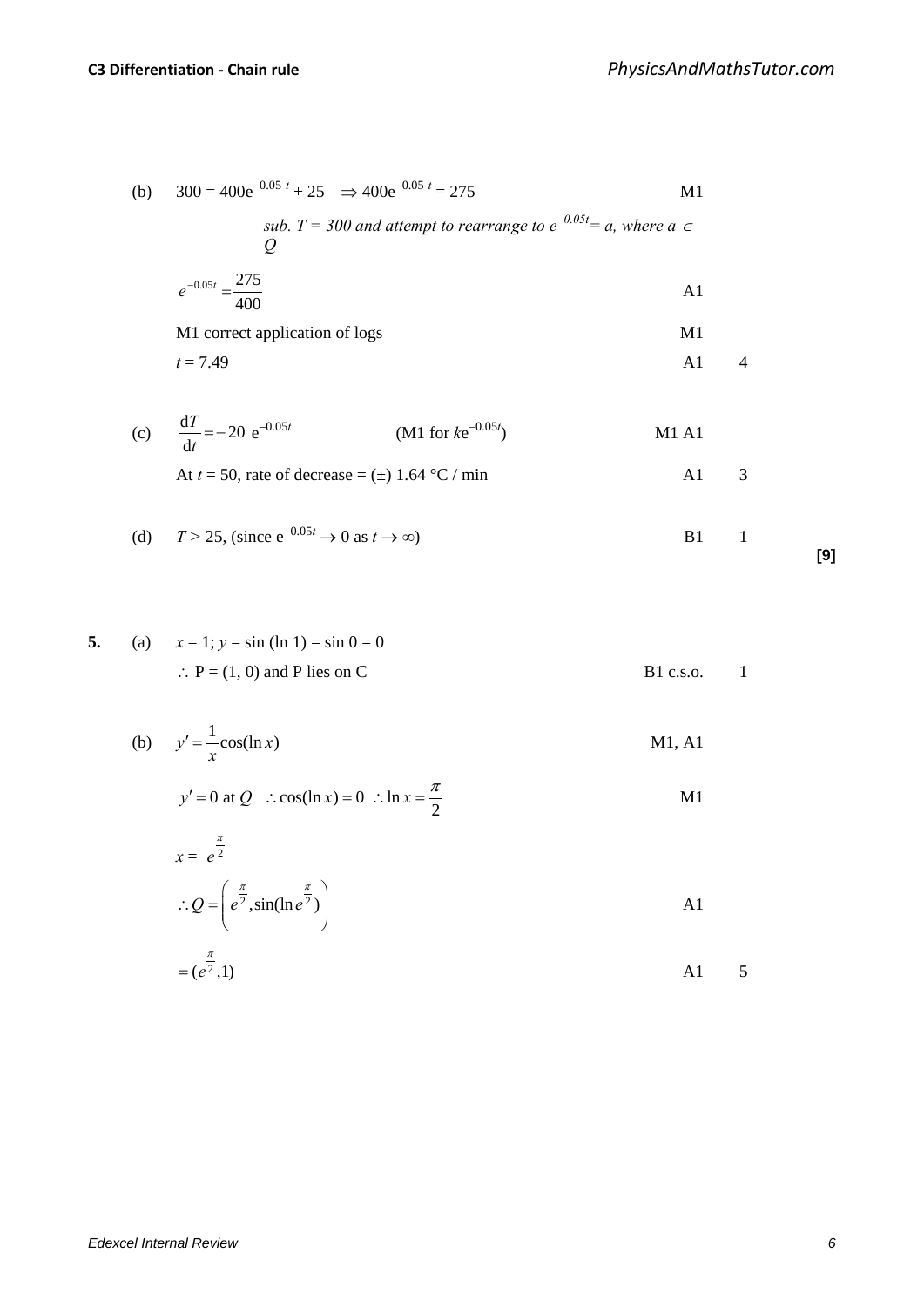(c)

Area = 
$$
\int_{1}^{e^{\frac{x}{2}}}\sin(\ln x)dx
$$
 - Area  $\triangle PQR$  (correct approach)  
\nArea  $\triangle PQR = \frac{1}{2} \times 1 \times (e^{\frac{\pi}{2}} - 1)$   
\nFor integral; let  $\ln x = u$   $\therefore x = e^u$  (substitution)  
\n $\frac{1}{x}dx = du$   $\therefore dx = e^u du$   
\n $\underline{F} = \int_{0}^{\frac{\pi}{2}}\sin u.(e^u du)$  A1  
\n $= [e^u \sin u]_0^{\frac{\pi}{2}} - \int e^u \cos u du$  M1  
\n $= e^{\frac{\pi}{2}} - [e^u \cos u]_0^{\frac{\pi}{2}} - \int e^u \sin u du$  M1

$$
I = \frac{1}{2}(1 + e^{\frac{\pi}{2}}) = 1
$$
 (I) A1

$$
\therefore \text{Area} = \frac{1}{2} (1 + e^{\frac{\pi}{2}}) - \frac{1}{2} (-1 + e^{\frac{\pi}{2}}) = 1
$$

**[9]**

6. (a) (i) 
$$
6\sin x \cos x + 2\sec 2x \tan 2x
$$
  
\nor  $3 \sin 2x + 2 \sec 2x \tan 1x$   
\n*[M1 for 6 sinx]*  
\n(ii)  $3(x + \ln 2x)^2(1 + \frac{1}{x})$   
\n**B1 M1 A1** 3

$$
[B1 for 3(x + ln 2x)^2]
$$

∴ 2I =  $e^{\frac{\pi}{2}} + 1$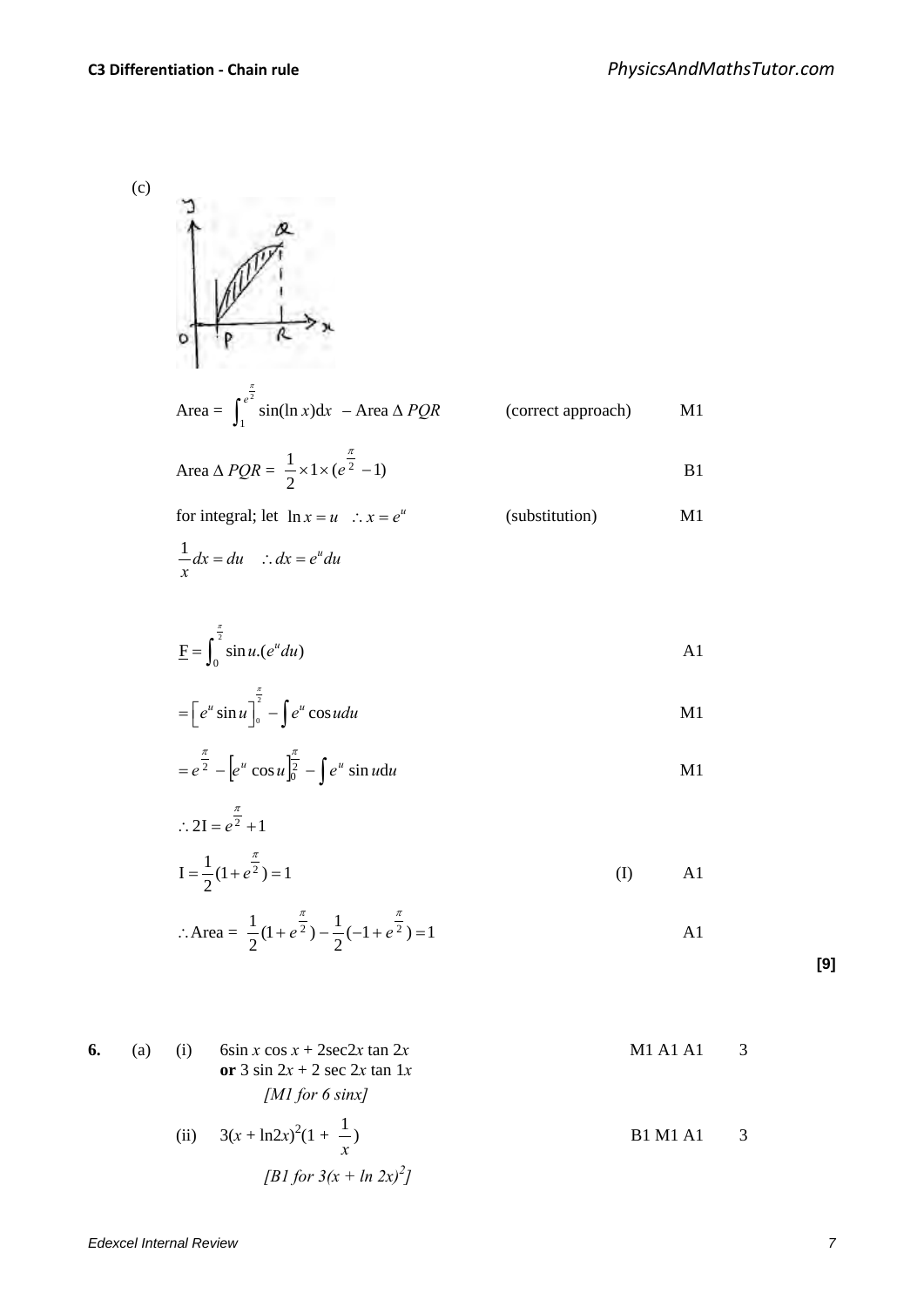(b) Differentiating numerator to obtain  $10x - 10$  B1<br>Differentiating denominator to obtain  $2(x - 1)$  B1 Differentiating denominator to obtain  $2(x - 1)$ 

Using quotient rule formula correctly: M1

To obtain 
$$
\frac{dy}{dx} = \frac{(x-1)^2 (10x-10) - (5x^2 - 10x + 9)(2(x-1))}{(x-1)^4}
$$

Simplifying to form 
$$
\frac{2(x-1)[5(x-1)^2 - (5x^2 - 10x + 9)}{(x-1)^4}
$$
 M1

$$
=-\frac{8}{(x-1)^3} (*)
$$
 c.s.o. A1 6

| Alternatives for (b)                                                                   |       |
|----------------------------------------------------------------------------------------|-------|
| <b>Either</b> Using product rule formula correctly:                                    | M1    |
| Obtaining $10x - 10$                                                                   | R1    |
| Obtaining $-2(x-1)^{-3}$                                                               |       |
| To obtain $\frac{dy}{dx} = (5x^2 - 10x + 9) (-2(x - 1)^{-3}) + (10x - 10)(x - 1)^{-2}$ | Alcao |

Simplifying to form 
$$
\frac{10(x-1)^2 - 2(5x^2 - 10x + 9)}{(x-1)^3}
$$
 M1

$$
=-\frac{8}{(x-1)^3} (*)
$$
 c.s.o. A1 6

**Or** Splitting fraction to give 
$$
5 + \frac{4}{(x-1)^2}
$$
  
Then differentiating to give answer   
M1 A1 A1 6

**[12]**

**[3]**

7. 
$$
\frac{dy}{dx} = \frac{1}{\csc x + \cot x} (-\csc x \cot x + -\csc^2 x)
$$
 Full attempt at chain rule M1  
=  $-\csc x \frac{(\cot x + \csc x)}{\cos \csc x + \cot x}$  Factorise cosec x M1  
=  $-\csc x (*)$  A1 cso 3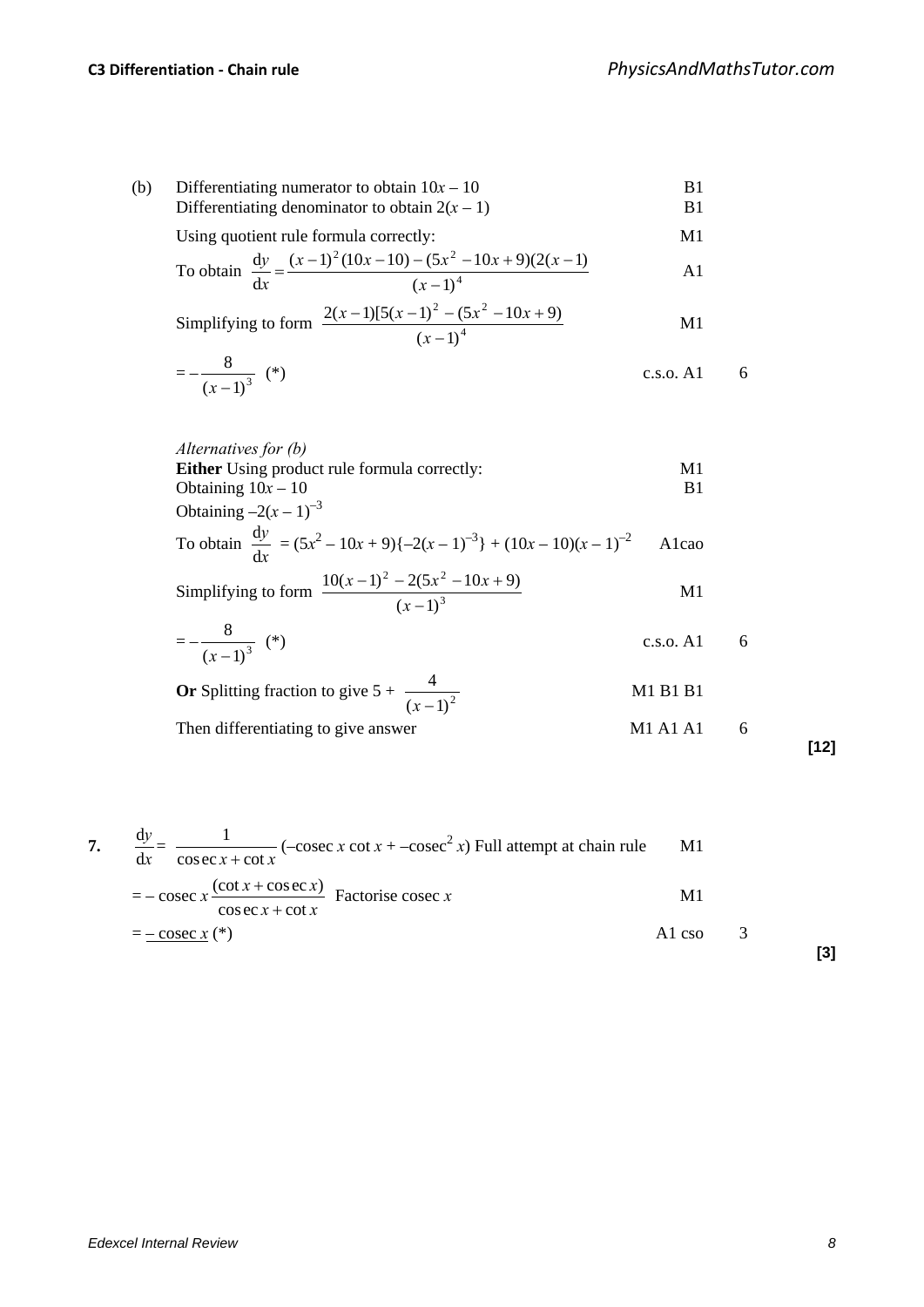**8.** (i) *u* = *x*

(i) 
$$
u = x^3 \frac{du}{dx} = 3x^2
$$
  
\n $v = e^{3x} \frac{dv}{dx} = 3e^{3x}$   
\n $\frac{dy}{dx} = 3x^2 e^{3x} + x^3 3e^{3x}$  or equiv  
\n $\frac{dy}{dx} = 3x^2 e^{3x} + x^3 3e^{3x}$  or equiv  
\n $u = 2x \frac{du}{dx} = 2$   
\n $v = \cos x \frac{dv}{dx} = -\sin x$   
\n $\frac{dy}{dx} = \frac{2\cos x + 2x \sin x}{\cos^2 x}$  or equiv  
\n $\frac{dv}{dx} = \frac{2\cos x + 2x \sin x}{\cos^2 x}$  or equiv  
\n $\frac{dv}{dx} = \frac{2x}{\sin x} \sec^2 x$   
\n $y = u^2 \frac{dy}{du} = 2u$   
\n $\frac{dy}{dx} = 2u \sec^2 x$   
\n $\frac{dv}{dx} = 2 \tan x \sec^2 x$   
\n $x = \cos u \frac{du}{du} = -\sin u$   
\n $\frac{dx}{dy} = -2y \sin y^2$   
\n $\frac{dy}{dx} = \frac{-1}{2y \sin y^2}$   
\n $11 \frac{dy}{dx} = \frac{-1}{2y \sin y^2}$   
\n $11 \frac{dy}{dx} = \frac{-1}{2y \sin y^2}$   
\n $11 \frac{dy}{dx} = \frac{-1}{2y \sin y^2}$   
\n $11 \frac{dy}{dx} = \frac{-1}{2y \sin y^2}$   
\n $11 \frac{dy}{dx} = \frac{-1}{2y \sin y^2}$   
\n $11 \frac{dy}{dx} = \frac{-1}{2y \tan x} \tan y$ 

**[12]**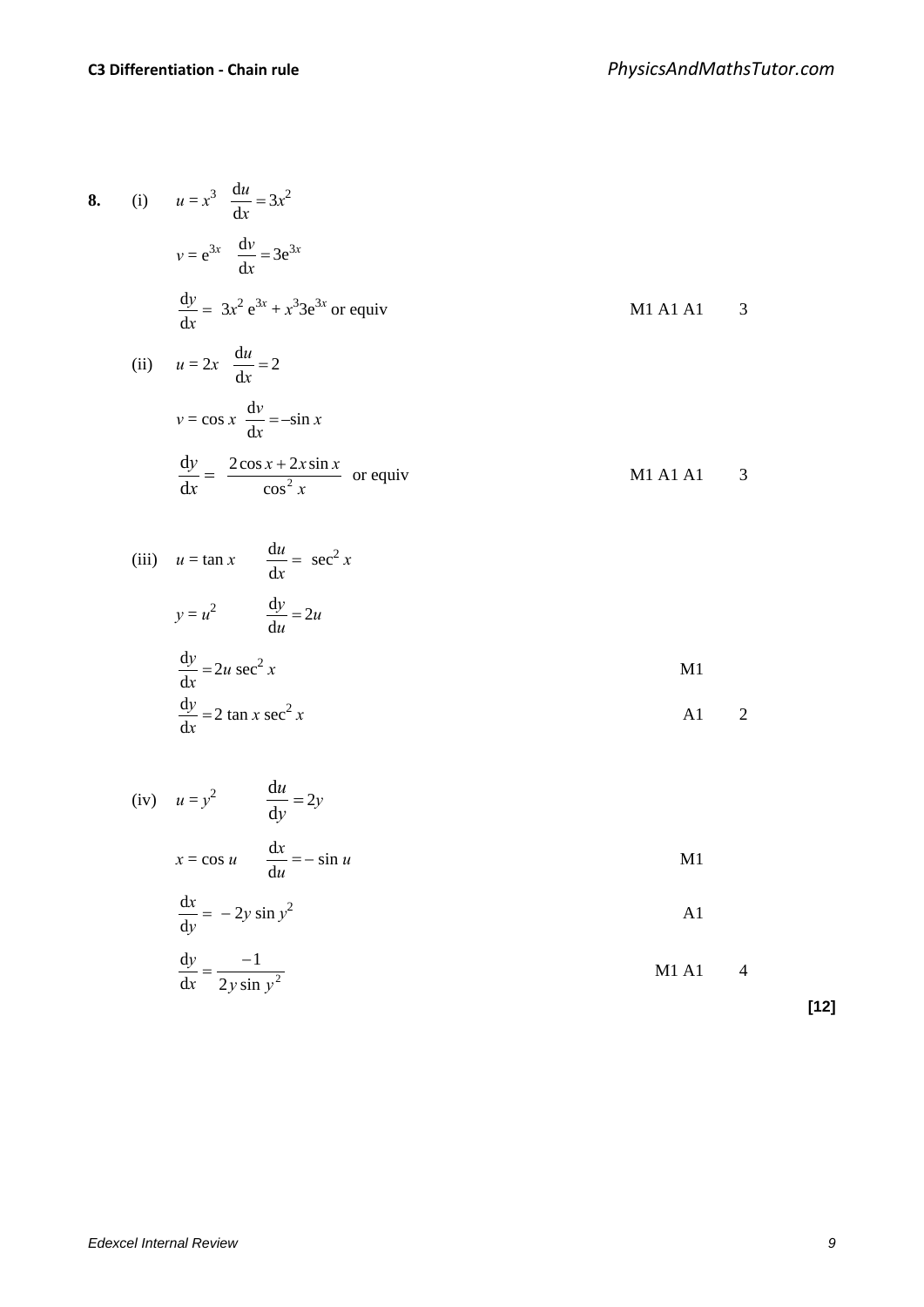- **1.** This proved a good starting question which tested the basic laws of differentiation; the chain, product and quotient laws. Almost all candidates were able to gain marks on the question. In part (a), most realised that they needed to write  $\sqrt{(5x-1)}$  as  $(5x-1)^{\frac{1}{2}}$  before differentiating. The commonest error was to give  $\frac{d}{dx}((5x-1)^{\frac{1}{2}})=\frac{1}{2}(5x-1)^{-\frac{1}{2}}$ , 2  $(5x-1)^{\frac{1}{2}} = \frac{1}{2}$ d  $\frac{d}{dx}((5x-1)^{\frac{1}{2}})=\frac{1}{2}(5x-1)^{-\frac{1}{2}}$ , omitting the factor 5. It was disappointing to see a number of candidates incorrectly interpreting brackets, writing  $(5x-1)^{\frac{1}{2}} = 5x^{\frac{1}{2}} - 1^{\frac{1}{2}}$ . Not all candidates realised that the product rule was needed and the use of  $(uv)$ *x v x*  $(uv) = \frac{du}{v}$  $x \rightarrow dx$  d d d d d  $\frac{d}{dx}(uv) = \frac{du}{dx} \times \frac{dv}{dx}$  was not uncommon. Part (b) was generally well done but candidates should be aware of the advantages of starting by quoting a correct quotient rule. The examiner can then award method marks even if the details are incorrect. The commonest error seen was writing d*x*  $(sin2x) = cos2x$ . A number of candidates caused themselves unnecessary difficulties by writing  $\sin 2x = 2\sin x \cos x$ . Those who used the product rule in part (b) seemed, in general, to be more successful than those who had used this method in other recent examinations.
- **2.** This proved a discriminating question. Those who knew what to do often gained all 6 marks with just 4 or 5 lines of working but many gained no marks at all. Although there are a number of possible approaches, the most straightforward is to find  $\frac{dy}{dx}$ , *x*  $\frac{y}{x}$ , using the chain rule, and then invert *x y* d  $\frac{dy}{dx}$  to obtain *y x*  $\frac{dx}{dy}$ . Substituting  $y = \frac{\pi}{4}$  gives the gradient of the tangent and the equation of the tangent can then be found using  $y - y_1 = m(x - x_1)$  or an equivalent method. However, many confused *x y* d  $\frac{dy}{dx}$  with *y x* d  $\frac{dx}{dt}$ . Those who knew the correct method often introduced the complication of expanding  $cos(2y + \pi)$  using a trigonometric addition formula. Such methods were often flawed by errors in differentiation such as  $\frac{d}{dx}(\sin \pi) = \cos \pi$  $\frac{d}{dy}(\sin \pi) = \cos \pi$  Among those who chose a correct method, the most frequently seen error was differentiating cos  $(2y + \pi)$  as – sin  $(2y + \pi)$ . An instructive error was seen when candidates changed the variable  $y$  to the variable x while d

inverting, proceeding from  $\frac{dx}{dy} = -2\sin(2y + \pi)$  to  $\frac{dy}{dx} = -\frac{1}{2\sin(2x + \pi)}$ . d π  $=-2\sin(2y + \pi)\cos{\frac{dy}{dx}} = -\frac{1}{2\sin(2x +$  $y + \pi$ ) to  $\frac{dy}{dx}$ *y*  $\frac{x}{x} = -2\sin(2y + \pi)$  to  $\frac{dy}{dx} = -\frac{1}{2(2x + 2)^2}$ . This probably reflected a confusion between inverting, in the sense of finding a reciprocal, and the standard method of finding an inverse function, where the variables *x* and *y* are interchanged.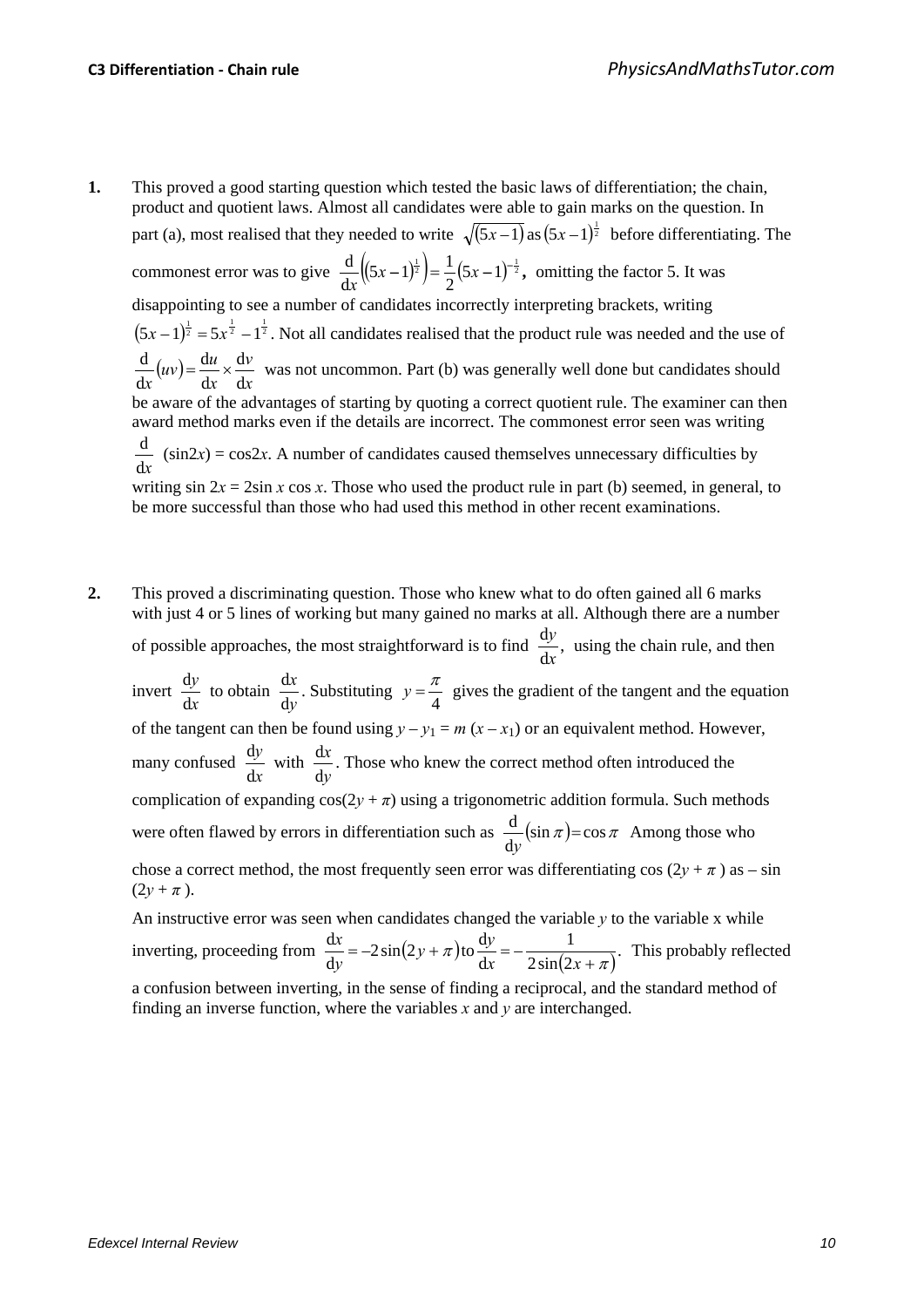- **3.** Part (a) was done well by many candidates. However, as was noted in the reports on both of the previous C3 papers, some candidates have difficulty in differentiating  $ln(ax)$ ; the most common errors on this occasion being  $\frac{1}{2x}$  or *x*  $\frac{2}{x}$ . The chain rule was well understood and many candidates scored full marks in part (b), although a few lost the final mark because they did not fully simplify their solution. Inappropriate applications of the product rule were occasionally seen in both parts of this question.
- **4.** Calculator work was generally accurate in this question and it was encouraging to see most candidates give their answers to the required degree of accuracy. The vast majority of candidates gave the correct answer of 425°C in part (a). Many candidates were able to substitute  $T = 300$  in part (b) and correctly change an equation of the form  $e^a = b$  to  $a = \ln b$  Weaker candidates showed a lack of understanding of logarithms by failing to simplify their initial equation to the form  $e^a = b$  and using an incorrect statement of the form  $a = b + c \Rightarrow \ln a = \ln b$  $+$  ln  $c$  Not all candidates understood the need to differentiate in part (c) and found the gradient of a chord instead of finding  $\frac{dT}{dt}$ . The most common error made by candidates who did differentiate was to give the differential as  $-20 \te^{-0.05}$  Candidates often had difficulty giving precise explanations in part (d). Although many referred to the +25 term in their answers, far fewer gave adequate reasons as to why this meant that the temperature could never fall to 20° C, particularly with regard to  $e^{-0.05}$   $\ell > 0$ . Lack of understanding of the concept of limit led some to write (in words or symbols)  $T \ge 25$  rather than  $T > 25$ .
- **5.** This was the question in which many candidates earned their highest marks. It was also the one for which most S marks were gained. Virtually all candidates scored the first mark. Differentiation was generally good in part (b) and many candidates scored all 5 of these marks. A common error was to state that ln *x*=1. There were also many good attempts at part (c). Nearly all recognized the need to take the difference of two areas. Those who sought to find the area of the triangle by forming the equation of the line and then integrating usually came unstuck in a mass of algebra and they rarely obtained the correct value. Fortunately most simply used half the base x height! Integration of *y* was usually well done. Similar numbers of candidates used direct integration by parts ( $x\sin(\ln x)$  etc.) as used the substitution  $u=\ln x$ , resulting ine<sup>u</sup> sin *u* d*u*. Many were able to complete the two cycles of parts and obtain the correct answer.
- **6.** (a) (i) Most candidates demonstrated good knowledge of trigonometric differentiation but there were a number of errors particularly in the derivative of sec 2x.
	- (ii) Candidates did not always apply the function of a function rule, but the most common error seen in this part was  $d/dx(ln2x) = 1/2x$  or  $2/x$ . Expanding using the binomial theorem prior to differentiation was rarely seen and when used, often contained inaccuracies.